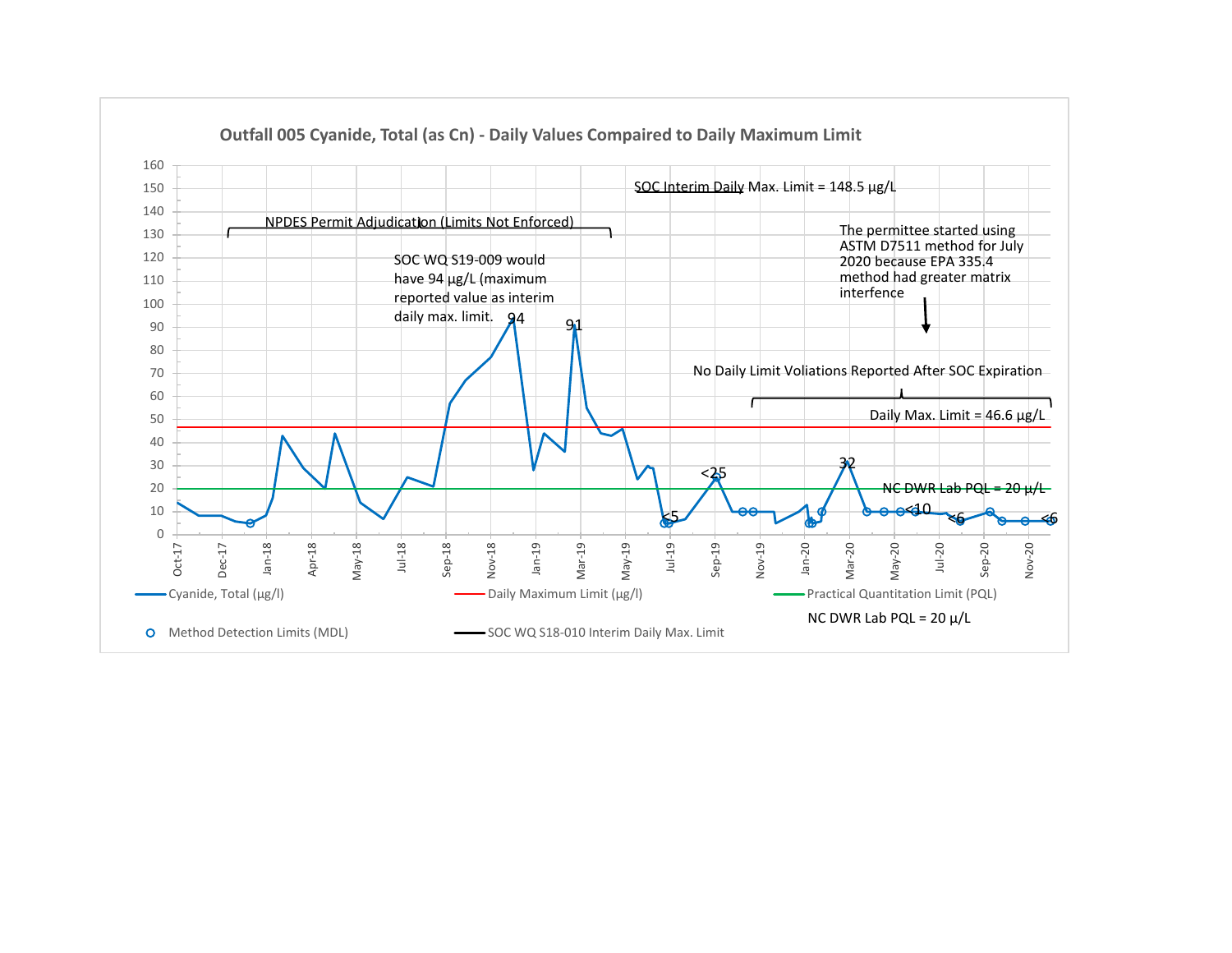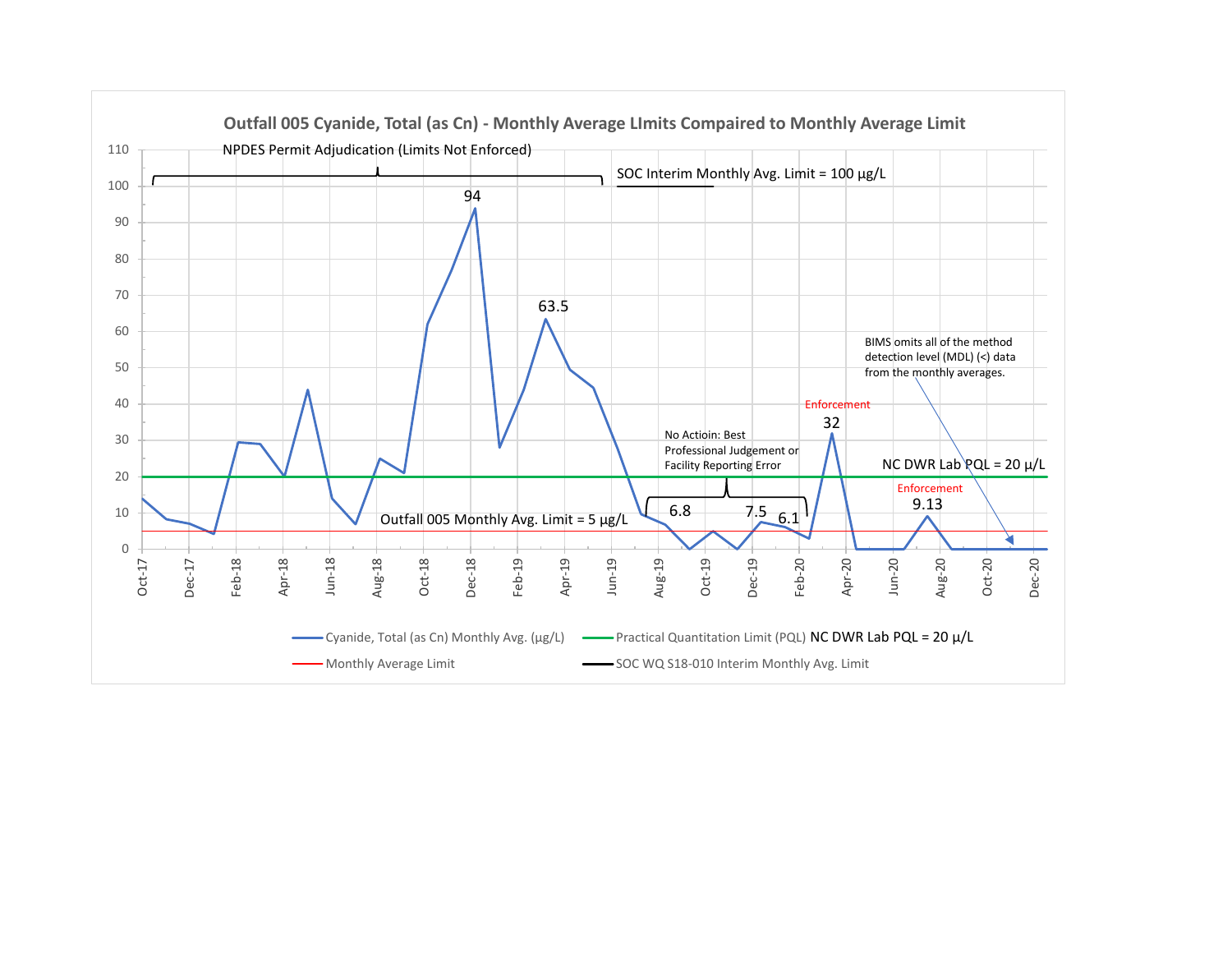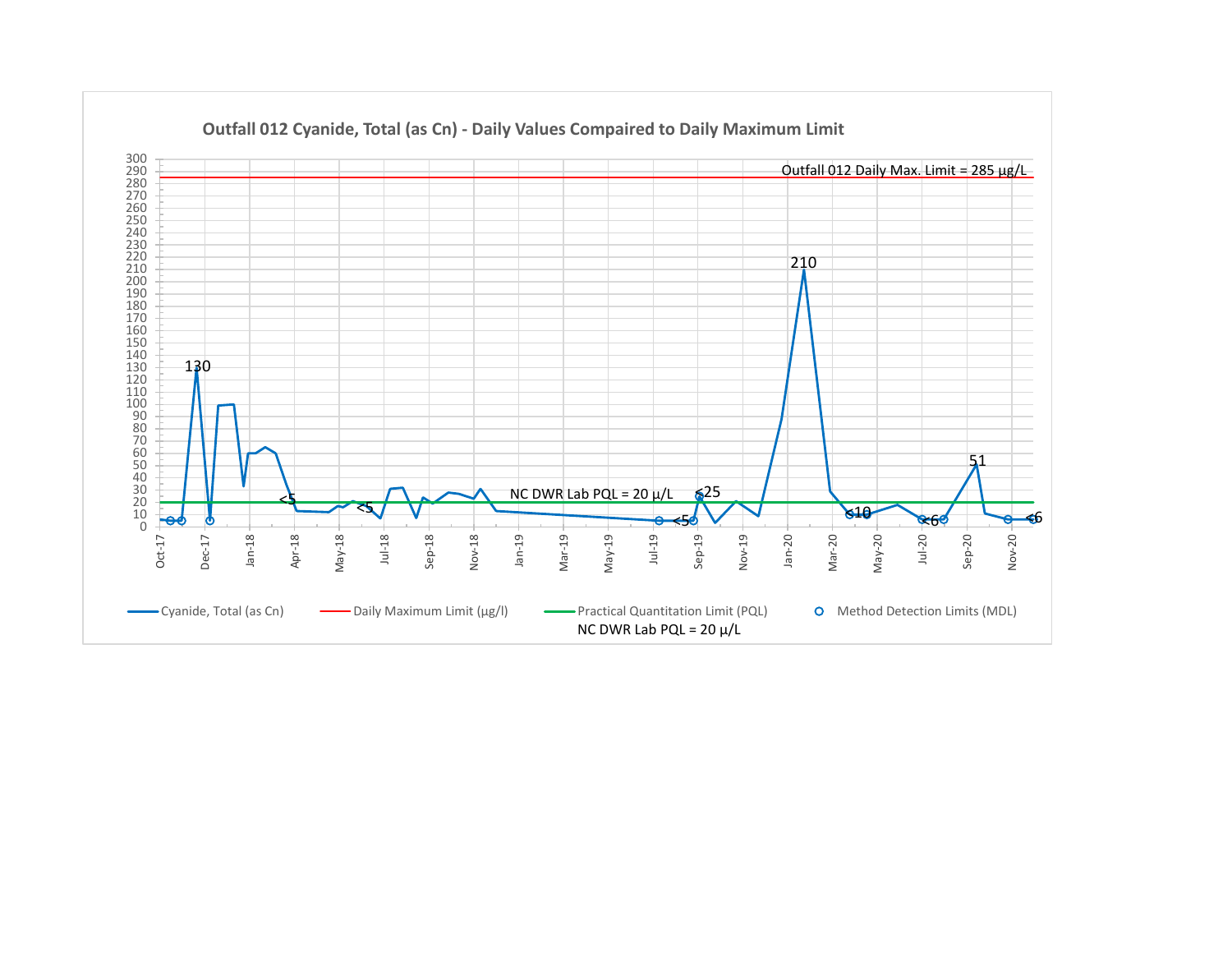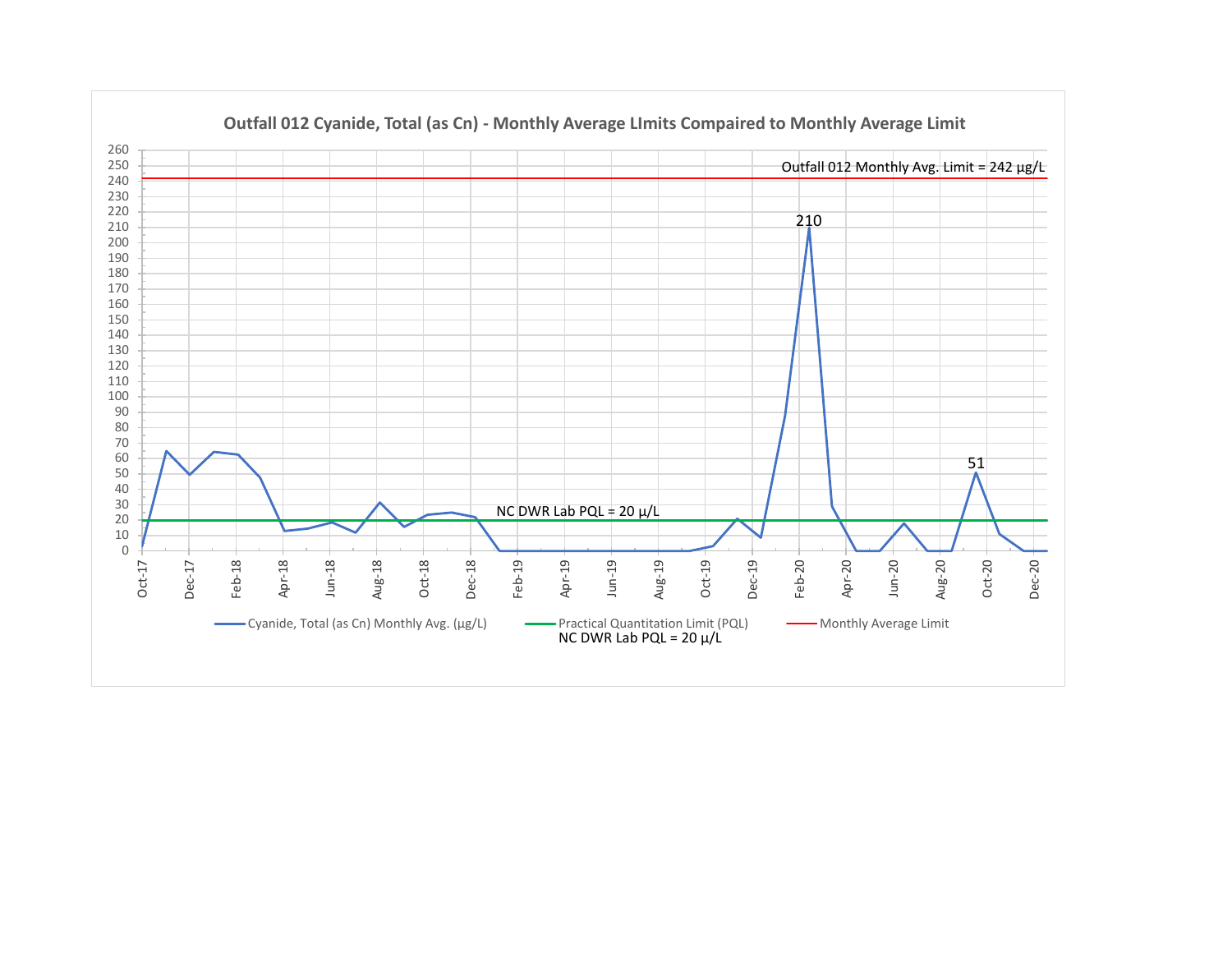

**Outfall 013 Cyanide, Total (as Cn) - Daily Values Compaired to Daily Maximum Limit**